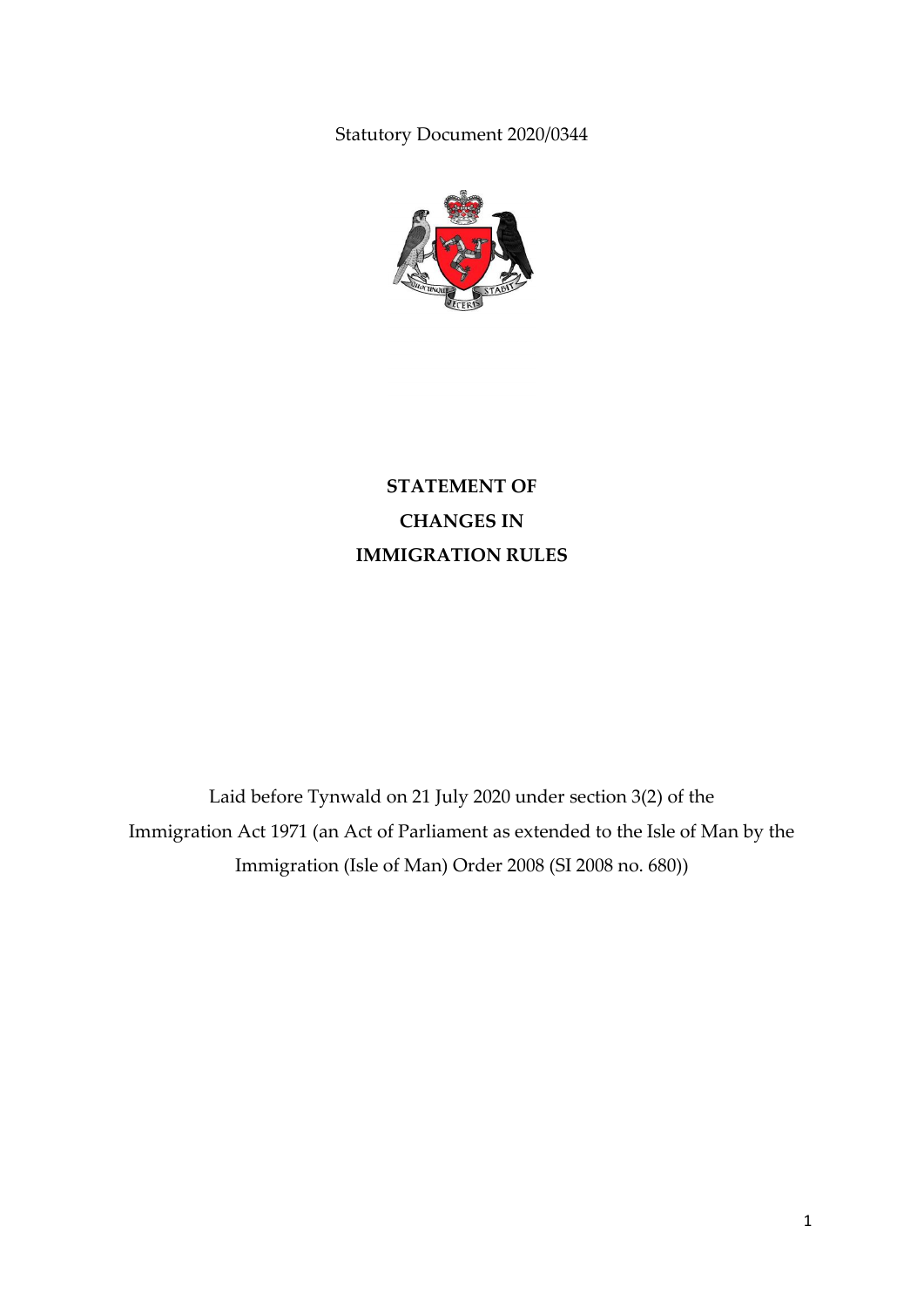The Minister for the Cabinet Office has made the following changes to the Immigration Rules laid down as to the practice to be followed in the administration of the Immigration Act 1971<sup>1</sup> (of Parliament) as it has effect in the Isle of Man<sup>2</sup> for regulating entry into and the stay of persons in the Isle of Man and contained in the Statement laid before Tynwald on 17 May 2005<sup>3</sup>.

## **Commencement**

All changes set out in this Statement take effect immediately after this Statement of Changes in Immigration Rules is made.

# **Changes to Part 1**

1 At the beginning (immediately before the heading preceding paragraph 7), insert—

# "**Temporary measures relating to certain applications for made during the COVID-19 pandemic**

- A7 (1) This Rule applies if—
	- (a) a person is in the Isle of Man with valid leave;
	- (b) the person wishes to make an application for entry clearance under the Rules (such applications may not be made from within the Isle of Man);
	- (c) the person provides evidence which satisfies the Minister that travel to the country where the application for entry clearance would normally be made has been rendered impossible or impractical due to restrictions on travel imposed as a direct result of the COVID-19 pandemic; and
	- (d) the travel restrictions in (c) remain in place at the date of the application referred to in (2).
	- (2) The person may make an application from within the Isle of Man for leave to remain in lieu of an application for entry clearance.
	- (3) The evidence referred to in  $(1)(c)$  must be provided with the application.

1

<sup>1</sup> 1971 c. 77

<sup>&</sup>lt;sup>2</sup> See the Immigration (Isle of Man) Order (S.I. 2008 No 680)

<sup>3</sup> S.D. 62/05 amended by S.D.692/05, S.D. 442/06, S.D. 547/06, S.D. 781/06, S.D. 871/06, S.D. 124/07, S.D. 303/07, S.D. 534/07, S.D. 02/08, S.D. 500/08, GC 32/09, GC 35/09, GC 14/10, GC 26/10, GC 02/11, SD 518/11, SD 40/12, SD 0288/12, SD 0625/12, SD 0657/12, SD250/13, SD 302/13, SD 345/13 ,SD 2014/0004, SD 2014/0082, SD 2014/241, SD2014/314 , SD2014/324, SD2015/0265, SD2015/0386, SD2016/0092, SD2016/0175, SD5016/0211, SD2017/0066, SD2017/0183, SD2017/0314, SD2018/0084, SD2018/0134, SD2018/0328, SD2019/0119, SD2019/0143, SD2019/0330, SD2019/0380, SD2020/0011, SD2020/0070, SD2020/0088, SD2020/0140 and SD2020/0316.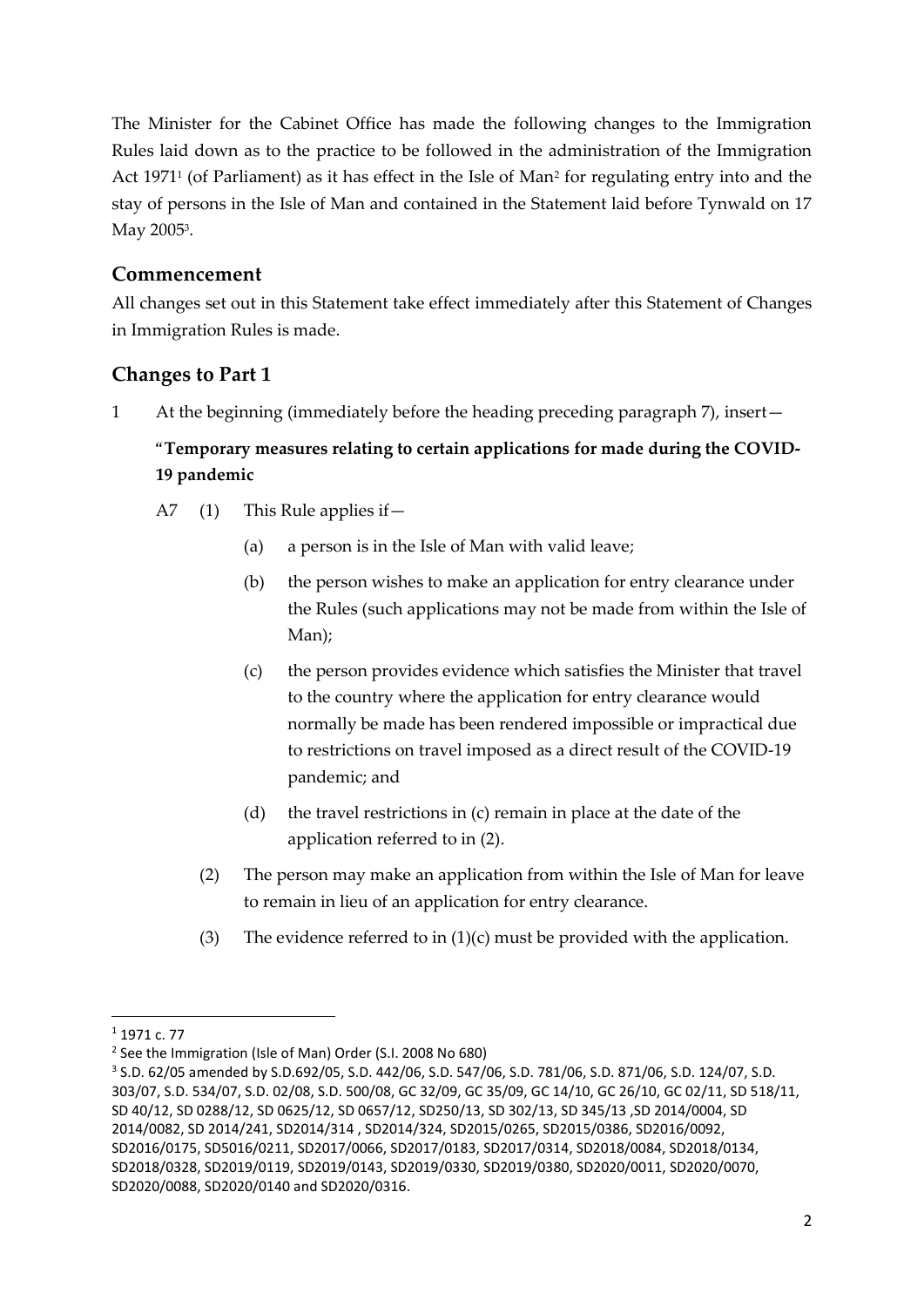- (4) The application for leave to remain is to be assessed against the same requirements that would have applied under the Rules if the person had made an application for entry clearance.
- (5) However, where the Minister considers that meeting a requirements is impossible or impractical due to the application being made from the Isle of Man, the Minister may waive the requirement.
- (6) Where the application is successful, the period and conditions attaching to the grant of leave to remain will be the same as those that would have attached to an equivalent grant of entry clearance.
- (7) Unless the context otherwise requires, this Rule has effect despite anything to the contrary contained elsewhere in these Rules.".

#### **MADE AT 15:35 ON 18 JUNE 2020**

### **HOWARD QUAYLE**

*Minister for the Cabinet Office*